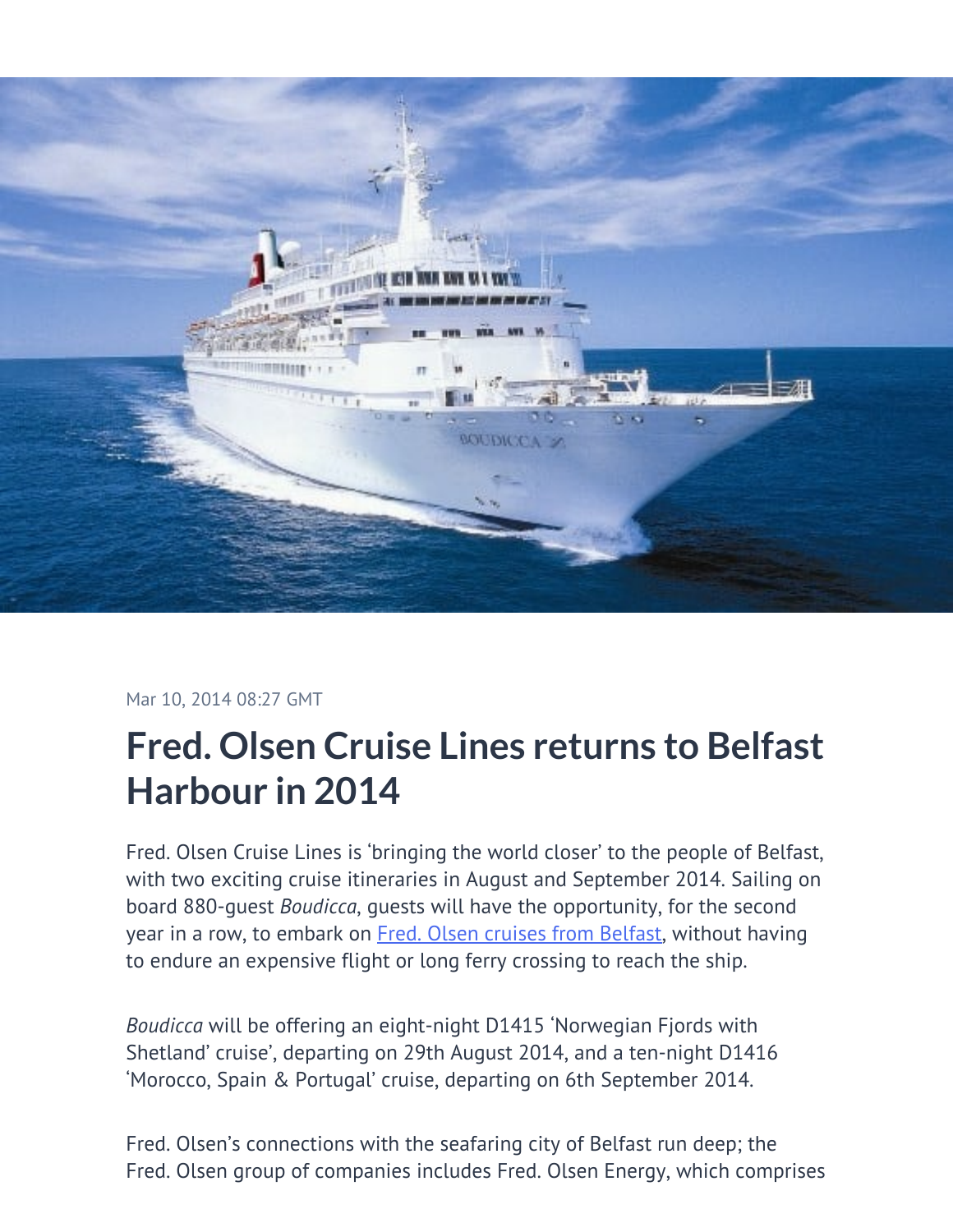Offshore Drilling and Engineering & Fabrication, owner of the Harland & Wolff Shipyard, where the ill-fated *R.M.S. Titanic* was built.

Nathan Philpot, Sales and Marketing Director for Fred. Olsen Cruise Lines, said:

"Fred. Olsen Cruise Lines is looking forward to its second cruise season from Belfast this summer. We are offering local people the chance to take a cruise with us to two very different destinations: the Norwegian fjords – Fred. Olsen's historic homeland – with Shetland, and Morocco, Spain and Portugal, for an exotic, sunshine break.

"Our research has shown that Norway is the Number One itinerary chosen by those who have never cruised before, so why not make this year your chance to start your 'cruise career' with Fred. Olsen!"

Joe O'Neill, Commercial Director of Belfast Harbour, said:

"In recent years, Belfast's popularity as a port of call for cruise ships has reached record levels. However, we are delighted that our efforts in working with the team at Fred. Olsen to develop Belfast as a port of embarkation means that local people shall once again have the opportunity to begin their cruise holiday direct from Belfast Harbour."

Details of Fred. Olsen's two cruise itineraries from Belfast in 2014 are as follows:

## **- Eight-night D1415 'Norwegian Fjords with Shetland' cruise, departing on 29th August 2014**

First call on this cruise is to Olden (Norway), a charming village, set in pretty green meadows, which are ablaze with colourful flowers during the summer months, and where babbling brooks wind their way between attractive houses. Close to the church in the centre of the village is the Singerheimen, home of William Singer, founder of the sewing machine company.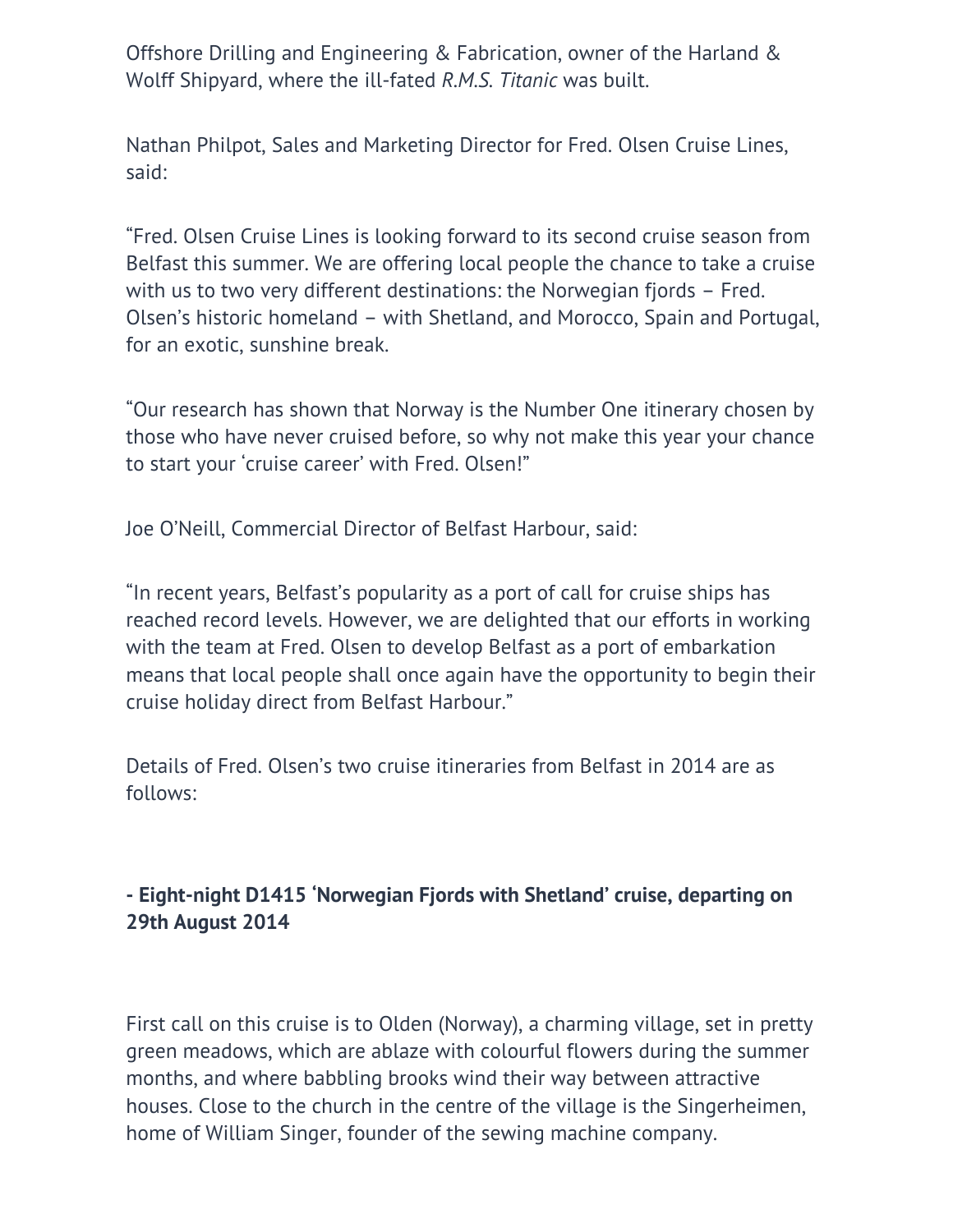*Boudicca* continues onto Flåm (Norway); the best way to see this spectacular village and surrounding scenery is on the Flåm Railway, which climbs over 20km, in and out of mountains and past waterfalls, including the magnificent Kjosfossen waterfall.

Norway's Bergen is famed for its fish market and colourful half-timbered houses; the town has many nooks and crannies waiting to be explored. Edvard Grieg lived here, so the Troldhaugen Museum is devoted to his life and work.

The final stop is atLerwick in the Shetland Isles, which has a delightful mix of modern shops and historic buildings. Don't forget to try and squeeze in a visit to the 'Bod of Gremista', a 'fishing booth', built in 1780 which is now a museum.

Prices for this cruise start from £1,069 per person, based on two adults sharing an inside twin-bedded cabin, and include all meals and entertainment on board, and port taxes.

### **- Ten-night D1416 'Morocco, Spain & Portugal' cruise, departing on 6th September 2014**

The first stop for guests on board *Boudicca*'s 'Churches & Minarets' cruise will be Oporto (from Leixoes). Built along the hillsides overlooking the mouth of the River Douro, there are many historical sites to visit, including the cathedral, with its Romanesque choir, the neo-classical Stock Exchange, and the Church of Santa Clara. This area is also famous for its port wine, so guests should take time to sample some of this deep red 'nectar'.

Still in Portugal, *Boudicca* continues to Lisbon; spread over seven hills on the north of the River Tagus, this lively capital boasts a delightful mix of palaces, churches, castles and bridges.

After a stop at Tangier, giving guests a taste of Moroccan life, the next port of call is Vigo in Spain. The old part of this Galician city has original fisherman's cottages, and is on the terraces leading up from the original port. The newer part of the town has many charming squares, with open-air cafés and bars.